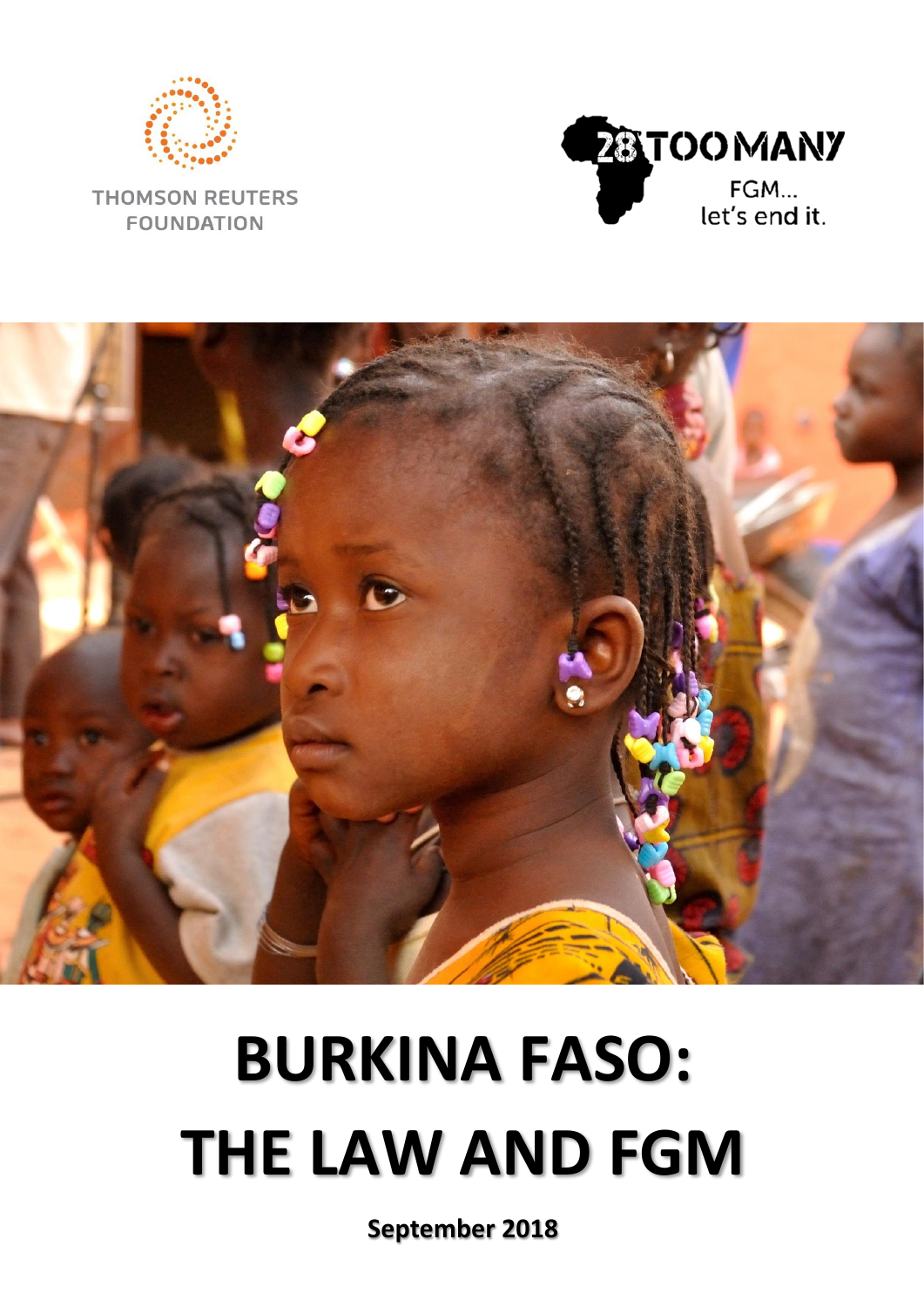

#### **In 2010 the prevalence of FGM in women aged 15–49 was 75.8%.**

There is a clear trend towards lower prevalence among younger women in Burkina Faso.

The regions with the highest prevalence lie in the south-west and in a band across the country from the centre-east towards the north.



- 90.8% of women aged 15–19 who have undergone FGM were cut before the age of ten.
- 'Cut, flesh removed' is the most common type of FGM practised.
- Almost all FGM is carried out by 'traditional agents' (including traditional cutters and birth attendants).
- More than 85% of the population is against its continuation.

Source of data: Institut National de la Statistique et de la Démographie (INSD) et ICF International (2012) *Enquête Démographique et de Santé et à Indicateurs Multiples du Burkina Faso 2010*, p.291. Calverton, Maryland, USA: INSD et ICF International.] Available at **<http://dhsprogram.com/pubs/pdf/FR256/FR256.pdf>**. *For further information on FGM in Burkina Faso see [https://www.28toomany.org/burkina-faso/.](https://www.28toomany.org/burkina-faso/)*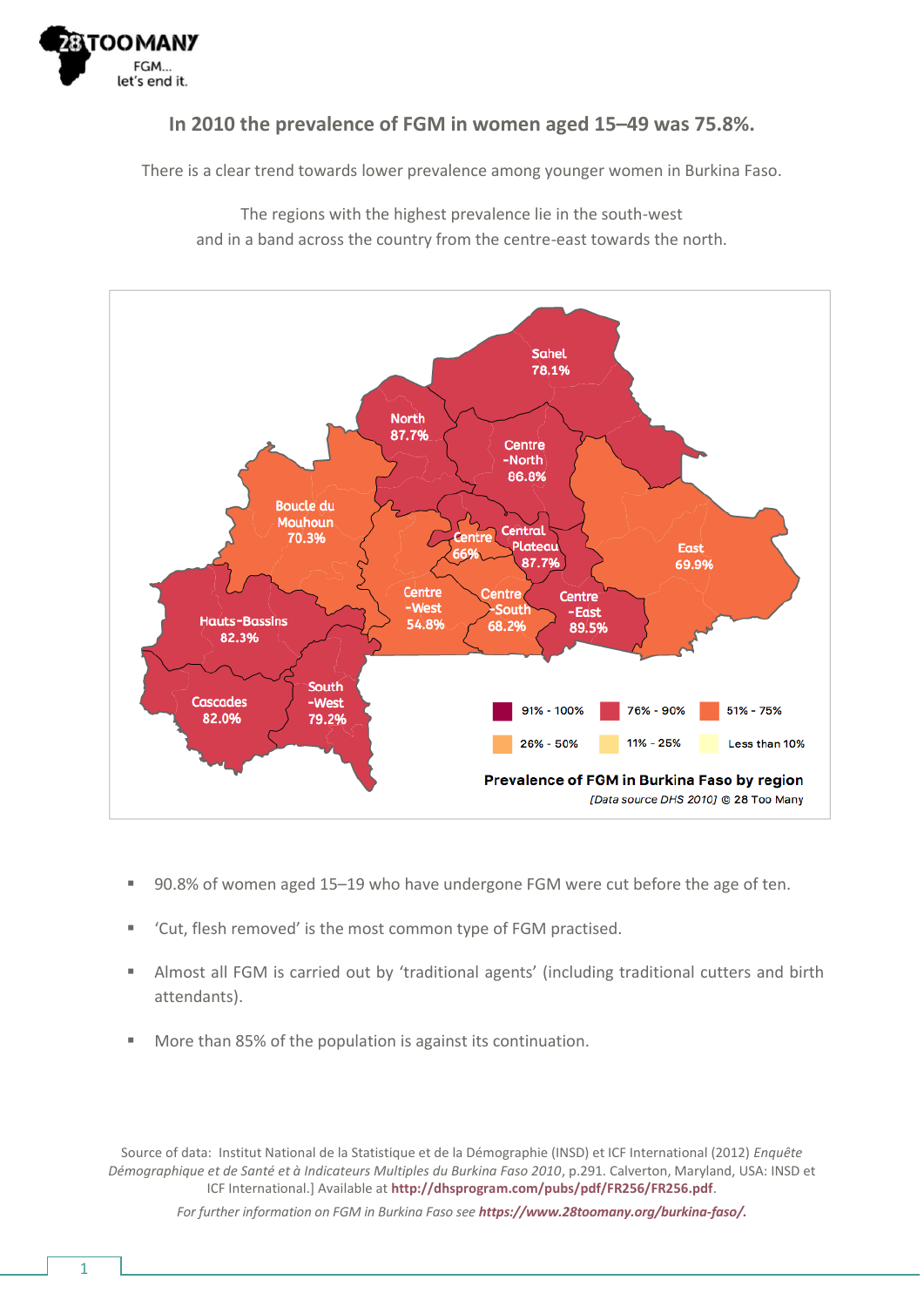

### Domestic Legal Framework

| <b>Overview of Domestic Legal Framework in Burkina Faso</b> |                                                                            |  |  |  |  |
|-------------------------------------------------------------|----------------------------------------------------------------------------|--|--|--|--|
|                                                             |                                                                            |  |  |  |  |
| The Constitution explicitly prohibits:                      |                                                                            |  |  |  |  |
| $\times$                                                    | Violence against women and girls                                           |  |  |  |  |
| X                                                           | Harmful practices                                                          |  |  |  |  |
| X                                                           | Female genital mutilation (FGM)                                            |  |  |  |  |
|                                                             |                                                                            |  |  |  |  |
| <b>National legislation:</b>                                |                                                                            |  |  |  |  |
| ✓                                                           | Provides a clear definition of FGM                                         |  |  |  |  |
| $\checkmark$                                                | Criminalises the performance of FGM                                        |  |  |  |  |
| $X^*$                                                       | Criminalises the procurement, arrangement and/or assistance of acts of FGM |  |  |  |  |
| $\checkmark$                                                | Criminalises the failure to report incidents of FGM                        |  |  |  |  |
| $\checkmark$                                                | Criminalises the participation of medical professionals in acts of FGM     |  |  |  |  |
| $X^*$                                                       | Criminalises the practice of cross-border FGM                              |  |  |  |  |
|                                                             |                                                                            |  |  |  |  |
| ✓                                                           | Government has a strategy in place to end FGM                              |  |  |  |  |

*\* Not explicitly set out in the main law (see below).*

*\*\* Not directly criminalised; cross-border crimes in general are punishable under the Penal Code (see below).*

#### What is The Law Against FGM?

An overview of the international and regional treaties signed and ratified by Burkina Faso can be found in Appendix I of this report.

Burkina Faso's legal system is based on the French civil law system and customary law.

**The Constitution of Burkina Faso (adopted 1991)**<sup>1</sup> does not explicitly reference violence against women and girls, harmful practices or FGM. **Article 1** relates to equal rights of all citizens and **Article 2** protects physical integrity and specifically prohibits and punishes 'inhuman and cruel, degrading and humiliating treatment, physical and moral torture, [and] mistreatment inflicted upon children . . .' **Articles 24 and 26** also commit the State to promote 'the rights of the child' and 'the right to health', respectively. The Constitution also guarantees that the international human rights treaties signed and ratified by Burkina Faso are automatically incorporated into the domestic legal system.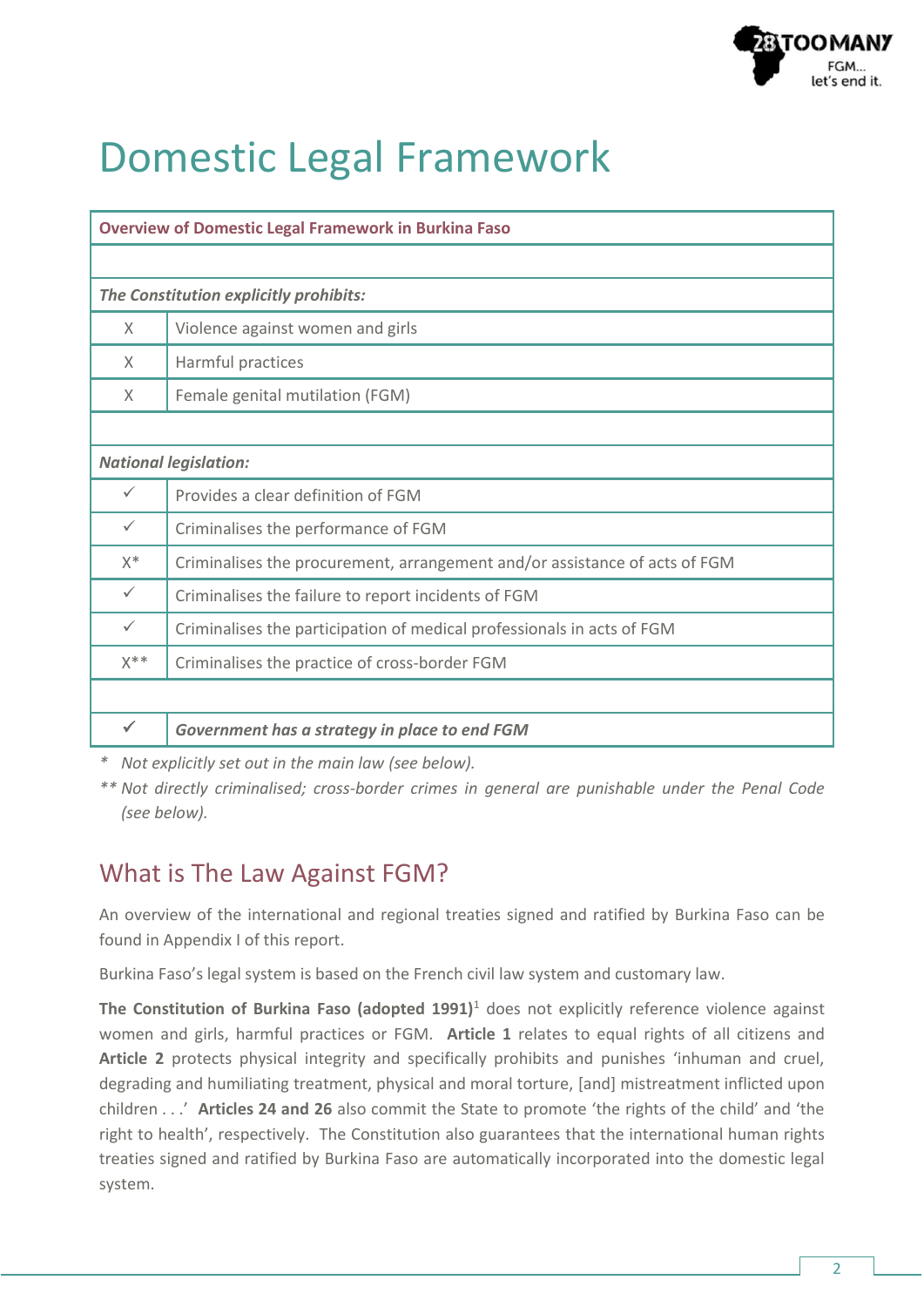

In 2016 a Constitutional Commission was set up to draft a new Constitution for Burkina Faso; it is reported that it will strengthen the rights of women and children.<sup>2</sup>

**In November 1996 the Burkina Faso Government passed Law No. 043/96/ADP to amend the Penal Code (***Penal Code***) to prohibit and punish the practice of FGM.**<sup>3</sup>  **This is the principal legislation governing FGM in Burkina Faso.**

Since 2013 a review of the **Penal Code** has been taking place, and in May 2018 the proposed new draft legislation was passed by members of parliament. It is reported that the revised Penal Code will further criminalise acts that constitute violence against women and girls and raise the penalties for carrying out FGM.<sup>4</sup>

In addition to the Penal Code, there are other national laws around child protection, domestic violence, medical malpractice and reproductive health that could be considered in relation to FGM.

#### What The Law Covers

**Article 380 of the Penal Code** provides a clear definition of FGM and criminalises and punishes anyone who 'harms or attempts to harm the integrity of the female genital organ by total ablation, excision, infibulation, by desensitization or by any other means' (i.e. by performing FGM). It also sets out penalties if FGM results in death. The law does not, however, explicitly reference those who procure, aid or abet the practice.

**Article 381** criminalises and punishes FGM that is carried out by members of the medical or paramedical profession.

**Article 382** punishes those who have knowledge of FGM and fail to report it to the relevant authorities.<sup>5</sup>

In addition, there are various national laws in Burkina Faso relating to child protection, domestic violence and medical malpractice that aim to protect women and children. **Article 13 of Law No. 049-2005 on Reproductive Health<sup>6</sup> specifically states:** 

Everyone, including adolescents and children, has the right to be protected from torture and from cruel, inhuman or degrading treatment of their body, in general, and of their reproductive organs, in particular. All forms of violence and sexual assault to the human body, especially of children and adolescents, are prohibited under the penalties prescribed by the Penal Code.

**Article 510 of the Family Code (1989)**<sup>7</sup> also sets out parental responsibility to protect the child and ensure 'the child's safety, health, full development and morality'.

#### *Medicalised FGM*

Medicalised FGM does not appear to be significant in Burkina Faso, according to available data: less than 1% of women aged 15–49 years are reported to be cut by a health professional.

The law in Burkina Faso directly addresses FGM carried out by members of the medical or paramedical professions under **Article 381 of the Penal Code.** Maximum penalties apply, and those found guilty may be prohibited from practising their profession for up to five years.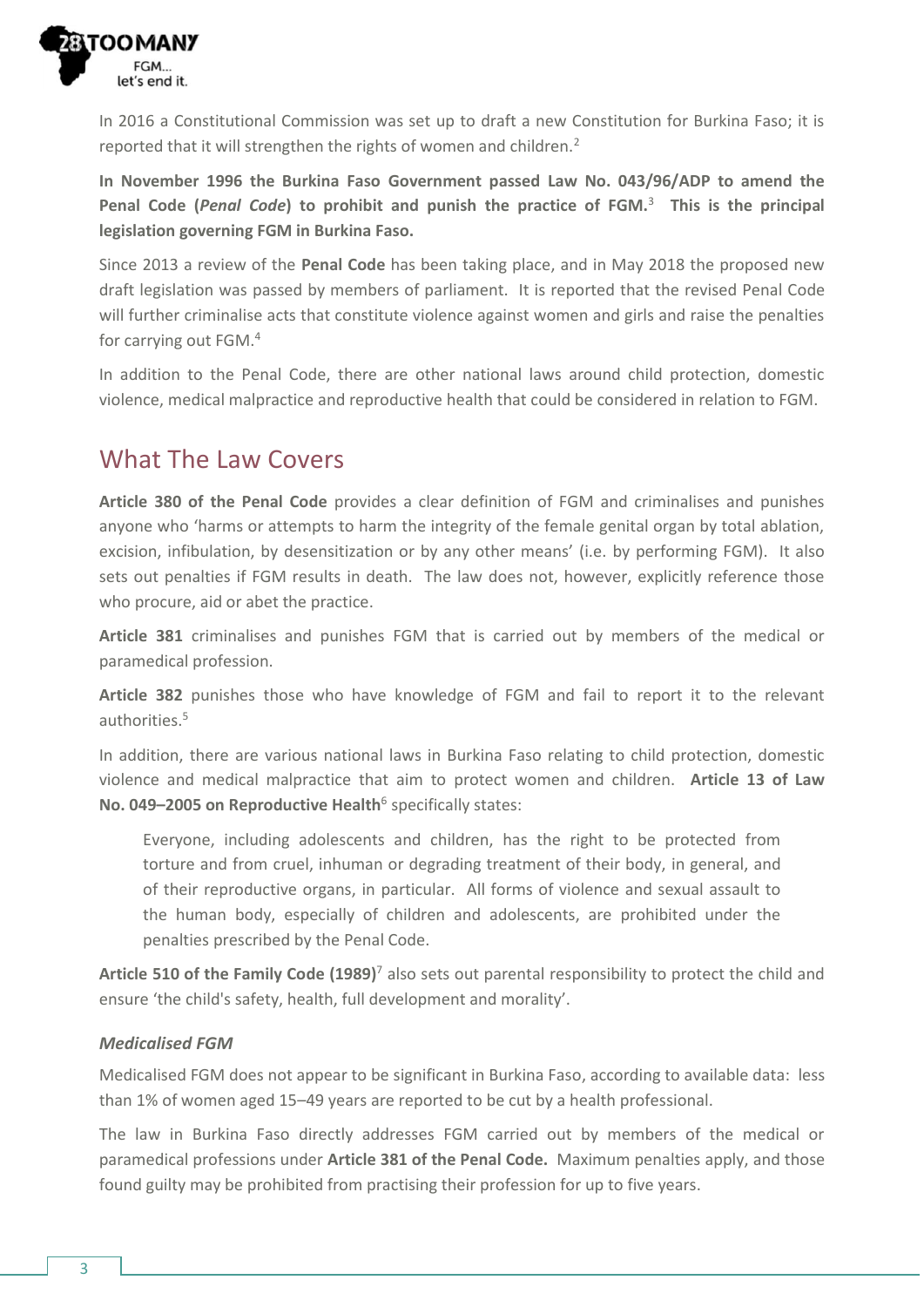

Regarding medical malpractice, **Article 132 of the Public Health Code 1994**<sup>8</sup> penalises anyone who practises medical or surgical acts without a medical licence.

#### *Cross-Border FGM*

In some countries where FGM has become illegal, the practice has been pushed underground and across borders to avoid prosecution. Burkina Faso shares borders with six other countries, all of which have laws against FGM except Mali.

To date, it appears that the anti-FGM laws of Burkina Faso have been more strongly enforced than those of some of its neighbours, raising concerns that families are taking their daughters across borders to avoid prosecution in countries where laws do not exist or are weakly enforced (including Mali, Niger, Ghana and Cote d'Ivoire).<sup>9</sup>

Cross-border FGM remains a challenge across the whole of West Africa. While the Penal Code in Burkina Faso does not yet specifically address FGM carried out on or by their citizens in other countries, it does refer to cross-border crimes in general. **Article 4 of the Penal Code** states that the criminal law applies to any crimes committed by or against a national while abroad, provided that the act is also criminalised in the country where it has been committed. In these cases, the prosecution must be preceded by a complaint from the victim or by an official denunciation from the authority of that country where the crime was committed. A victim cannot use Article 4 if the accused has already been definitively judged in the other country for the same facts and, in the case of a conviction, if the sentence has already been served.

#### Penalties

The **Penal Code** establishes the following criminal penalties for violation:

- **Article 380** the performance of FGM carries a punishment of imprisonment for six months to three years and a fine ranging from 150,000 to 900,000 CFA francs (US\$265-1,592 $^{10}$ ).
- **E** Article 380 if the FGM procedure results in death, punishment is increased to between five and ten years' imprisonment.
- **Article 381** if FGM is carried out by members of the medical or paramedical profession, the maximum punishment applies, and those found guilty may be prohibited from practising their profession for up to five years.
- **EXTERM** 1382 failure to report knowledge of FGM to the relevant authorities is punishable with a fine of between 50,000 and 100,000 CFA francs (US\$88-177 $^{11}$ ).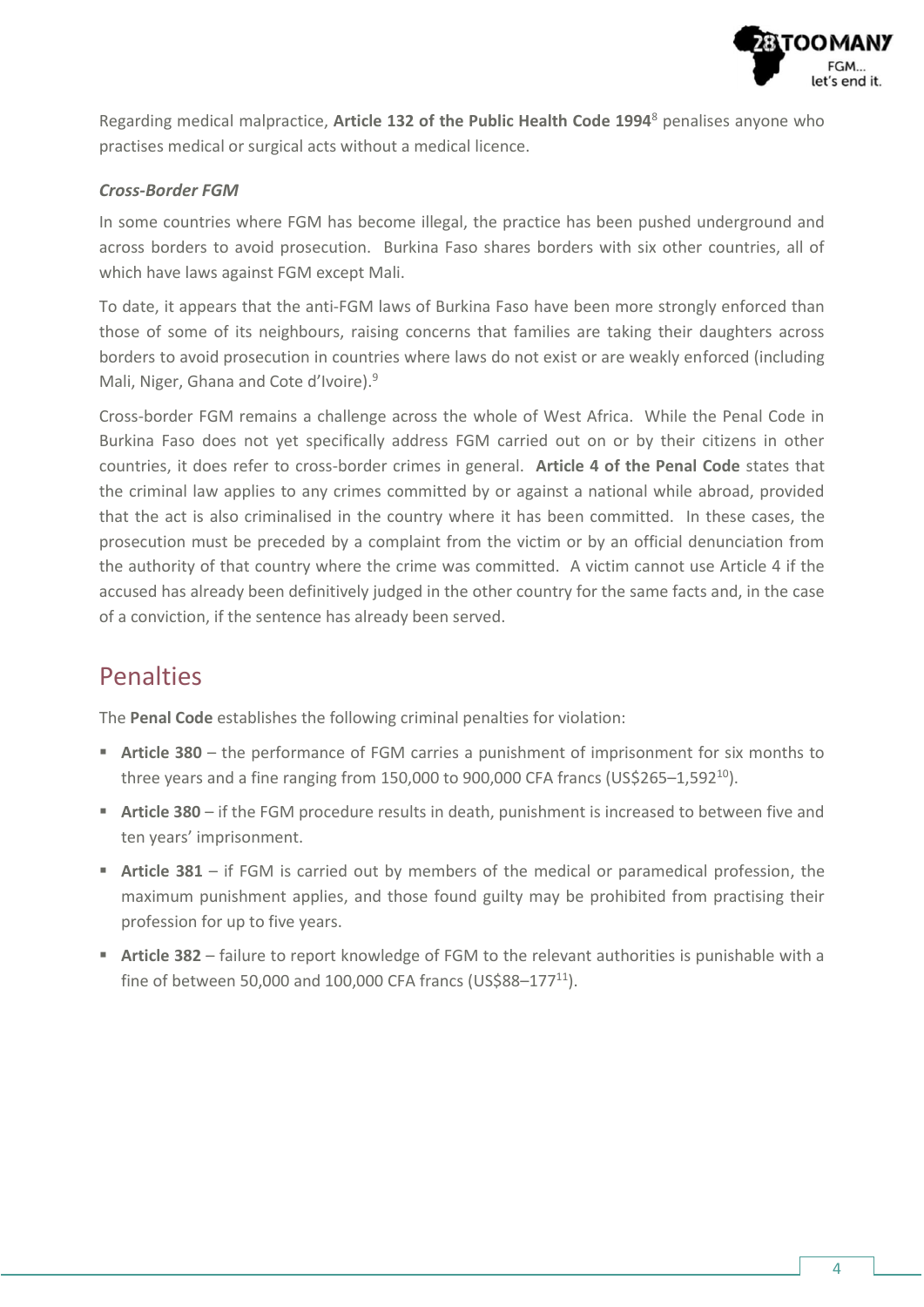

## Implementation of The Law

#### **Cases**

Since 2008 it appears that considerable efforts have been made in Burkina Faso to keep more reliable records on the enforcement of the law. Burkina Faso has generally enforced its anti-FGM law more thoroughly than most other African countries, and the number of prosecutions is variably reported across international publications and the media. Some of those documented are set out below.

**Up to 2010:** It appears that, leading up to 2010, there was a gradual increase in the number of prosecutions for FGM in Burkina Faso; a UNFPA-UNICEF Joint Programme to Eliminate Female Genital Mutilation (*UNJP*) report states, for instance, that

between 1997 and 2005, a total of 94 individuals (excisors and parents) were sentenced for violating the law. From 2005 through 2009, the number increased to 686 – 40 excisors and 646 parents. In 2009 alone, the authorities responded to 230 individual cases of FGM/C and halted three planned excisions. Eight circumcisers and 54 accomplices were arrested in 2009 and received sentences ranging from three months (with parole) to five years.<sup>12</sup>

**2011:** The periodic report for Burkina Faso on the implementation of the African Charter on Human & Peoples' Rights (the *Banjul Charter*) in January 2015 subsequently recorded a decrease in prosecutions: 'According to the 2011 statistical yearbook of the Ministry of Justice, the number of persons sentenced and detained in prisons for female genital mutilation decreased from 76 in 2008 to 16 on 31 December 2011.' 13

**2012–2013:** The UNJP reported that, during 2012, seven cases involving 33 girls under 15 years of age, including newborns, were recorded. Four of these resulted in death, and three cutters were arrested, together with their nine assistants. The cutters and five of their accomplices were subsequently sentenced to between one month and a year of imprisonment, plus two months of parole. Seven more convictions were also recorded in 2013 under the Penal Code.<sup>14</sup> It is not known if the sentences were completed.

**2015–2016:** Analysis in the UNJP Annual Report for 2015 shows that the number of successful convictions in Burkina Faso had risen from one-third of reported cases in 2009 (10 out of 30) up to nearly two-thirds in 2015 (19 out of 30).<sup>15</sup> The most recent report published by the UNJP listed 65 arrests during 2016, of which 47 resulted in convictions. In total, from 2009 to 2016, 223 prosecutions were recorded, resulting in the conviction of 384 perpetrators and their accomplices for FGM.<sup>16</sup>

Details of isolated cases are periodically reported to the public, including one in Zoundweogo in 2015, where a practitioner was found guilty of mutilating eight girls aged 8–17 and sentenced to one year's imprisonment.<sup>17</sup> However, it is not known if the sentence was followed through and completed. The Human Rights Report for 2017 stated that, of four perpetrators arrested in Orodara, Bobo Dioulasso, Tenkodogo and Leo, two were tried and convicted, one was awaiting trial and one was at large. Twenty-nine accomplices were also sentenced to pay fines or given suspended fines.<sup>18</sup>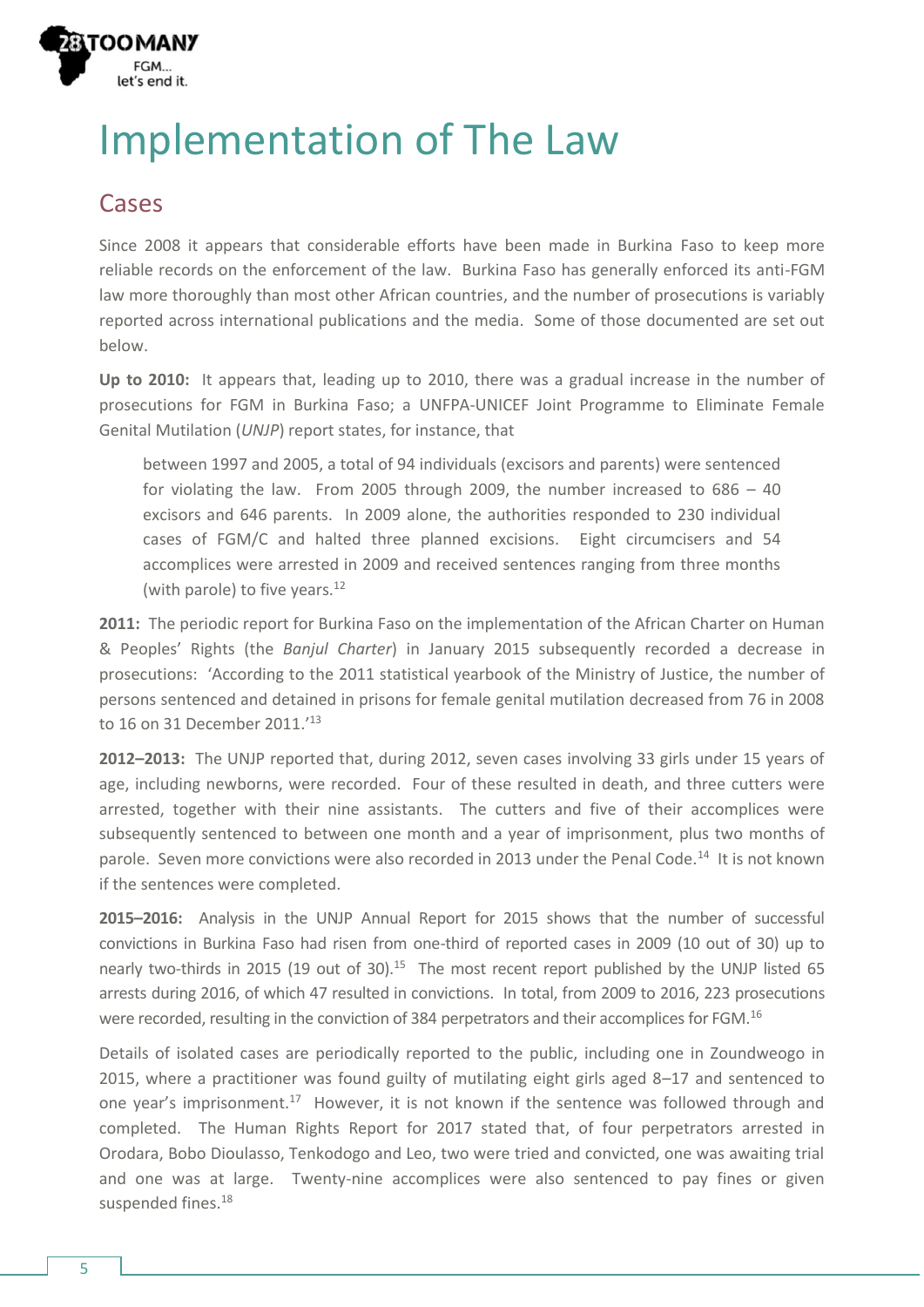

**2017:** Through regular monitoring at the national level in Burkina Faso, the following case details were collected for the period January–June 2017:

- 10 cases of FGM were reported in Bobo Dioulasso, Orodara, Banfora and other localities.
- Three girls escaped FGM in the province of Passore in the municipality of Gomponsom following the intervention of a catechist (religious teacher) who is a member of the Network of Religious and Traditional Leaders against FGM in this province.
- Data collected from the high court shows that, over the six-month period, 51 people (perpetrators and accomplices) were prosecuted for performing FGM on 49 girls; a total of 32 people were sentenced to either firm or conditional sentences. Some were sentenced to imprisonment for a period of six months to one year, with conditional sentences and a fine of 500,000 CFA francs (US\$883), and others received sentences ranging from two months to one year and a fine of between 200,000 and 250,000 CFA francs (US\$353-442).<sup>19</sup>
- FGM cases recorded in Tiéssourou and Barani were judged in community court hearings.<sup>20</sup>

An innovative approach to legal proceedings undertaken in Burkina Faso is the use of **mobile community courts** (*audiences foraines*), which take the enforcement of the law directly to the practising communities. These have been highly successful in raising awareness of the law and involving all members of the community and local media in the sentencing process of FGM cases.

For further analysis on court cases, sentences and details of public hearings in Burkina Faso, see **[Analysis of Legal Frameworks on Female Genital Mutilation \(2017\)](http://wcaro.unfpa.org/sites/default/files/pub-pdf/EN-UNFPA-ANALYSIS-ON-FGM.pdf)** by the UNFPA Regional Office for West and Central Africa.<sup>21</sup> This report also states (at **section 4.7, page 56**) that the proposed update to **Articles 380–382 of the Penal Code** will increase sentences from the current six months to three years' imprisonment to one to five years' imprisonment, and the fine of 150,000–900,000 CFA francs CFA to 300,000–1,500,000 francs CFA.

#### Relevant Government Authorities and Strategies

The main government authority responsible for implementing policy to end FGM in Burkina Faso is the **Ministry of Women, National Solidarity and Family**. In May 1990, the Government of Burkina Faso established the **Permanent Secretariat of the National Council for the Fight against the Practice of Excision (***le Comité National de Lutte contre la Pratique de l'Excision***)** (*CNLPE*) and mandated it with the purpose of preparing, implementing, coordinating and evaluating all strategies aimed at the abolition of FGM. The Committee is made up of a General Assembly, including representatives from various government ministries, members of the NGO community, religious and community leaders, and the judiciary.

In 1997 the National Committee was restructured to also include a **Permanent Secretariat** to oversee all actions against FGM, including work to implement the law and national plans of action. It is affiliated with the **Ministry of Social Action** and has a presence in all regions of Burkina Faso, including 45 provincial, departmental and village-level committees. Since 1992 three National Action Plans to eliminate FGM have been developed and implemented; in 2016, parliament adopted the Government's four-year **National Strategic Plan (2016–2020)**, which incorporated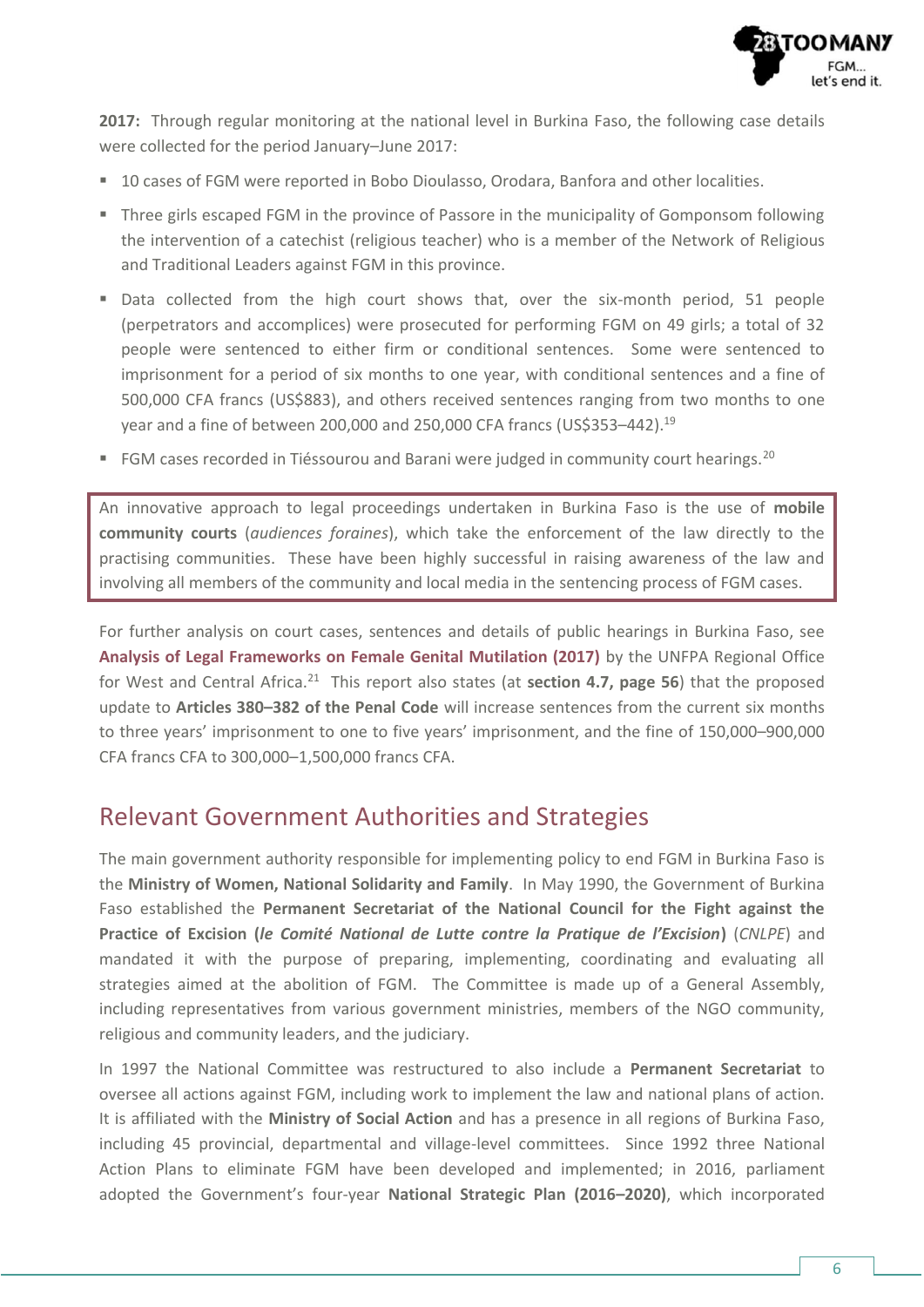

ending FGM. The CNLPE oversees its implementation and the coordination of all relevant parties, including 13 ministries.<sup>22</sup>

The CNLPE also runs a 24-hour free telephone hotline, known as 'SOS Excision', to report girls at risk of FGM and alert the local police. The law has also been translated into some local languages.

In 2009 Burkina Faso became part of the **UNJP**. The UNJP has supported a wide range of projects and works in close partnership with the CNLPE to conduct research, monitoring, awareness-raising campaigns and training for traditional and religious leaders, women's organisations and village community groups, medical staff, law enforcement officers and youth movements. It also works alongside many local community and faith-based organisations.

### Civil Society Observations

FGM is practised across all regions, ethnic groups and religions in Burkina Faso. Much work has been done with the support of the Government to end the practice, and available data suggests a clear trend towards lower prevalence among younger women (for further information, see **<https://www.28toomany.org/burkina-faso/>**).

Burkina Faso is regularly showcased as leading the way in implementing and enforcing its anti-FGM legislation, and civil society in general has noticed improved awareness of the law and its meaning across practising communities. This has been particularly helped by the use of the mobile courts: civil society notes that the public hearings provide judges with an opportunity not only to sensitise the perpetrators and their communities on the harmful effects of this practice, but also to issue penalties against perpetrators and accomplices in the presence of the local population. This is a key opportunity to demonstrate that enforcement of the law against FGM is a reality and build collaboration between communities and the justice system. There is huge stigma attached to receiving a prison sentence, and this acts as a deterrent. An increasing number of calls to the telephone helpline has also been reported, with guaranteed anonymity for callers being critical to its success.

However, some challenges remain, including:

- continued support for FGM and resistance to change from some community and religious leaders;
- a move away from group ceremonies to individual cutting in private, and at younger ages, to avoid prosecution;
- despite efforts by the UNJP and partners targeting border communities, a reported increase in cross-border FGM into Mali and Côte d'Ivoire;
- the difficulty for NGOs of accessing remote rural communities;
- funding shortages that limit the work and coverage of community awareness-raising activities around the law and the number of public court hearings held; and
- despite widespread support to end FGM from the medical community, a need to clearly document cases of FGM to improve law enforcement.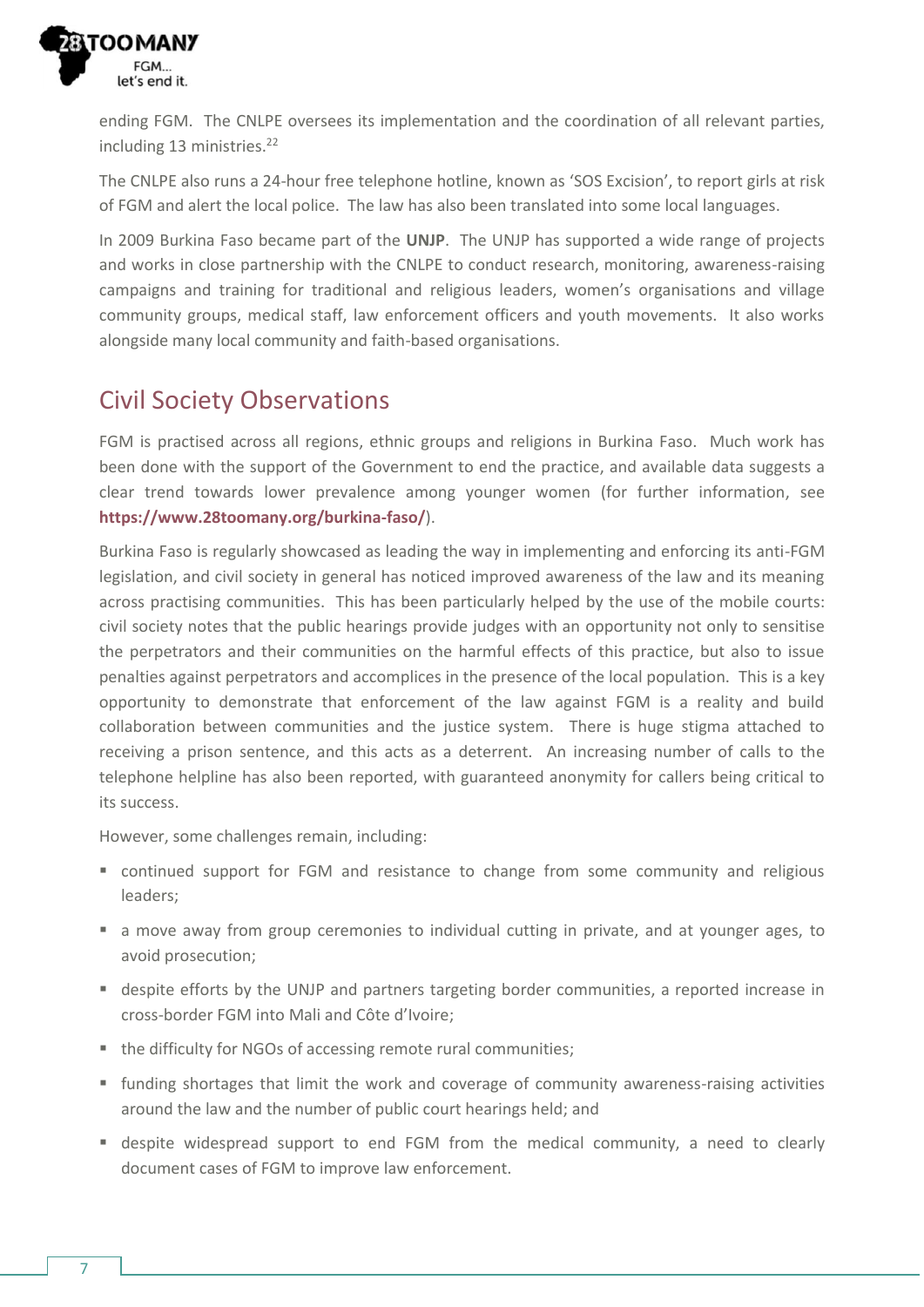

### Conclusions and Suggestions for Improvement

#### Conclusions

- Burkina Faso was one of the first African countries to implement a national law criminalising FGM, and **Articles 380–382 of the Penal Code** punish all perpetrators, including medical professionals, who perform FGM or fail to report the practice.
- Although the law does not explicitly criminalise and punish the procurement and aiding and abetting of FGM, prosecutions to date in Burkina Faso have routinely punished accomplices to the crime.
- There has been much collaborative working in Burkina Faso to end FGM, including from the Government through the CNLPE. Awareness-raising around the law has been successfully incorporated into anti-FGM programmes, and initiatives such as the mobile community courts and telephone helpline have contributed to the decline in FGM prevalence in Burkina Faso.
- Cross-border FGM remains a challenge, and the law does not currently address the issue.

### Suggestions for Improvement

#### *National Legislation*

- The Government is urged to fully implement the revised Penal Code to tighten Articles 380–382 and increase penalties for FGM.
- The law could be reviewed and tightened to explicitly punish and set out penalties for anyone procuring, aiding or abetting the practice of FGM.
- The law urgently needs to address the issue of cross-border FGM.
- The law should continue to be translated and made available in all local languages.

#### *Implementation of the Law*

- Continued support and funding for the monitoring and reporting of FGM cases will improve efficiency and inform policy makers, the judiciary, the police, civil society and all those working to implement and enforce the law.
- Anti-FGM programmes should continue to disseminate clear, easy-to-understand and accurate information around the law.
- It would be beneficial to focus on further strengthening partnerships across borders where prevalence remains high and illegal activity continues to take place.
- Judges and local law enforcers need continued support and training around the law and should be encouraged to fully apply the sentences provided for by the legislation.
- Increased involvement of local and religious leaders in education around the law, including their responsibilities and the importance of the law in protecting women and girls in their communities, would also be beneficial.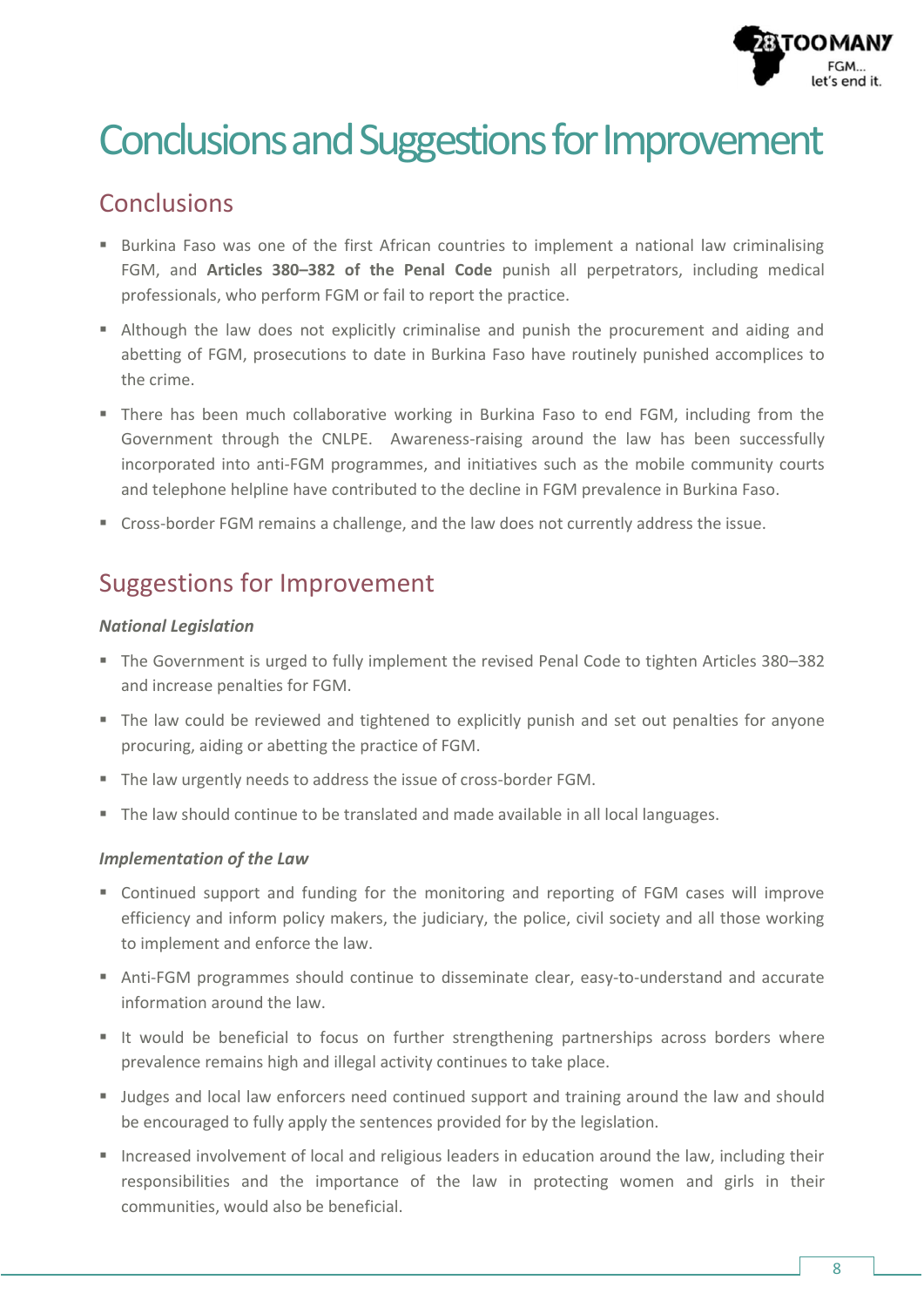

- Continued funding for community court hearings should be a priority to build on their success to date. Alternatively, tribunals should be encouraged to make sure any prosecutions and sentences relating to FGM are clearly reported to the public, including through local media such as community radio, and made available in local languages where required.
- Support and protection for victims and witnesses in FGM cases is essential.
- Where literacy rates are low, information around the law needs to be made available through different media channels and resources.
- All professions (including health and education) need training around the law and their responsibilities to respond to women and girls who are affected by or at risk of FGM.
- Mandatory reporting of instances of FGM by medical staff in hospitals and health centres could be considered.
- Where these are currently unavailable and a need is identified, appropriate protection measures (for example, the provision of safe spaces) should be put in place for girls at risk of FGM.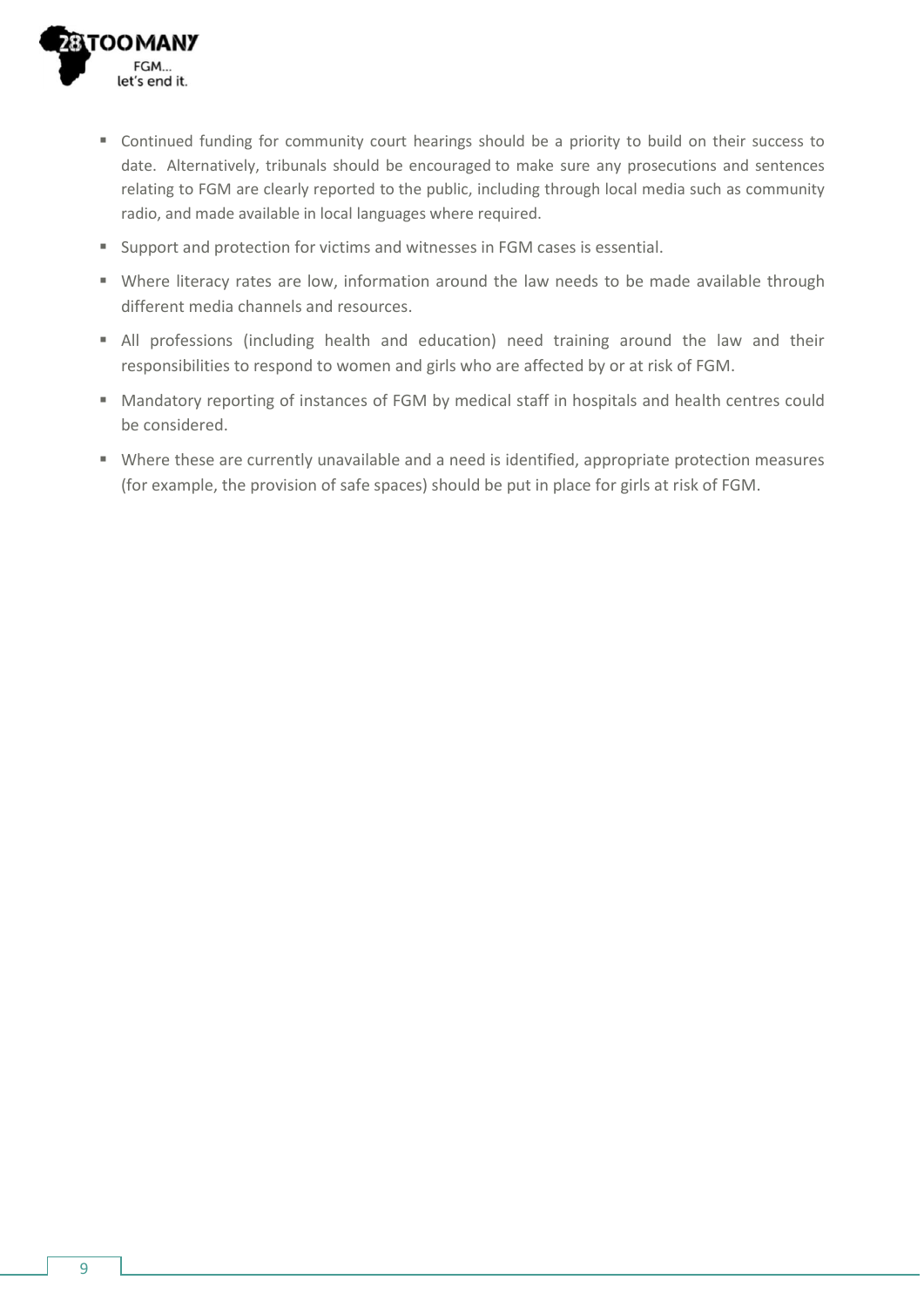

### Appendix I: International and Regional Treaties

| <b>BURKINA FASO</b>                                                                                                                    | <b>Signed</b>        | <b>Ratified</b>      | <b>Acceded</b>       | <b>Reservations</b><br>on reporting? |  |  |
|----------------------------------------------------------------------------------------------------------------------------------------|----------------------|----------------------|----------------------|--------------------------------------|--|--|
| <b>International</b>                                                                                                                   |                      |                      |                      |                                      |  |  |
| International Covenant on Civil & Political<br><b>Rights (1966) (ICCPR)</b>                                                            |                      |                      | $\checkmark$<br>1999 |                                      |  |  |
| <b>International Covenant on Economic, Social</b><br>& Cultural Rights (1966) (ICESCR)                                                 |                      |                      | $\checkmark$<br>1999 |                                      |  |  |
| Convention on the Elimination of All forms<br>of Discrimination Against Women (1979)<br>(CEDAW)                                        |                      |                      | $\checkmark$<br>1987 |                                      |  |  |
| <b>Convention Against Torture &amp; Other Cruel,</b><br><b>Degrading Treatment</b><br>Inhuman or<br>or<br>Punishment (1984) (CTOCIDTP) |                      | $\checkmark$<br>2010 |                      |                                      |  |  |
| Convention on the Rights of the Child (1989)<br>(CRC)                                                                                  | $\checkmark$<br>1990 | $\checkmark$<br>1990 |                      |                                      |  |  |
| <b>Regional</b>                                                                                                                        |                      |                      |                      |                                      |  |  |
| African Charter on Human & Peoples' Rights<br>(1981) (ACHPR) (Banjul Charter)                                                          | $\checkmark$<br>1984 | $\checkmark$<br>1984 |                      |                                      |  |  |
| African Charter on the Rights and Welfare<br>of the Child (1990) (ACRWC)                                                               | $\checkmark$<br>1992 | $\checkmark$<br>1992 |                      |                                      |  |  |
| African Charter on Human and Peoples'<br>Rights on the Rights of the Women in Africa<br>(2003) (ACHPRRWA) (Maputo Protocol)            | $\checkmark$<br>2004 | $\checkmark$<br>2006 |                      |                                      |  |  |

'**Signed**': a treaty is signed by countries following negotiation and agreement of its contents.

'**Ratified**': once signed, most treaties and conventions must be ratified (i.e. approved through the standard national legislative procedure) to be legally effective in that country.

'**Acceded**': when a country ratifies a treaty that has already been negotiated by other states.

 $\overline{a}$ 

<sup>1</sup> *The Constitution of Burkina Faso* (1991) [French] Available a[t http://www.wipo.int/edocs/lexdocs/laws/fr/bf/bf017fr.pdf.](http://www.wipo.int/edocs/lexdocs/laws/fr/bf/bf017fr.pdf) (English translation available a[t https://www.constituteproject.org/constitution/Burkina\\_Faso\\_2012.pdf.\)](https://www.constituteproject.org/constitution/Burkina_Faso_2012.pdf)

<sup>2</sup> Sawadogo Lamoussa Carol (2017) 'Innovations in the draft Constitution of Burkina Faso ', *ConstitutionNet*, 2 March. Available a[t http://www.constitutionnet.org/news/innovations-draft-constitution-burkina-faso.](http://www.constitutionnet.org/news/innovations-draft-constitution-burkina-faso)

<sup>3</sup> *Burkina Faso: Code Pénal* (1996). Available at: [http://www.refworld.org/docid/3ae6b5cc0.html.](http://www.refworld.org/docid/3ae6b5cc0.html)

<sup>4</sup> Milaine Goretti Tiendrebeogo (2018) 'Projet de loi portant code pénal : Le Burkina Faso abolit la peine de mort' ('Draft law on penal code: Burkina Faso abolishes the death penalty'), *Lefaso.net*, 31 May. Available at [http://lefaso.net/spip.php?article83745.](http://lefaso.net/spip.php?article83745) 

<sup>5</sup> *Note: The original text of the Penal Code in Article 382 cross-refers to Article 377; government sources have confirmed, however, that this is a typographical error and should read Article 380.*

<sup>6</sup> *Loi no. 049-2005 Portant Sante de la Reproduction* (2005). Available at [https://srhr.org/abortion](https://srhr.org/abortion-policies/documents/countries/03_Burkina%20Faso-Reproductive-Health-Law-National-Assembly-2005.pdf)[policies/documents/countries/03\\_Burkina%20Faso-Reproductive-Health-Law-National-Assembly-2005.pdf.](https://srhr.org/abortion-policies/documents/countries/03_Burkina%20Faso-Reproductive-Health-Law-National-Assembly-2005.pdf)